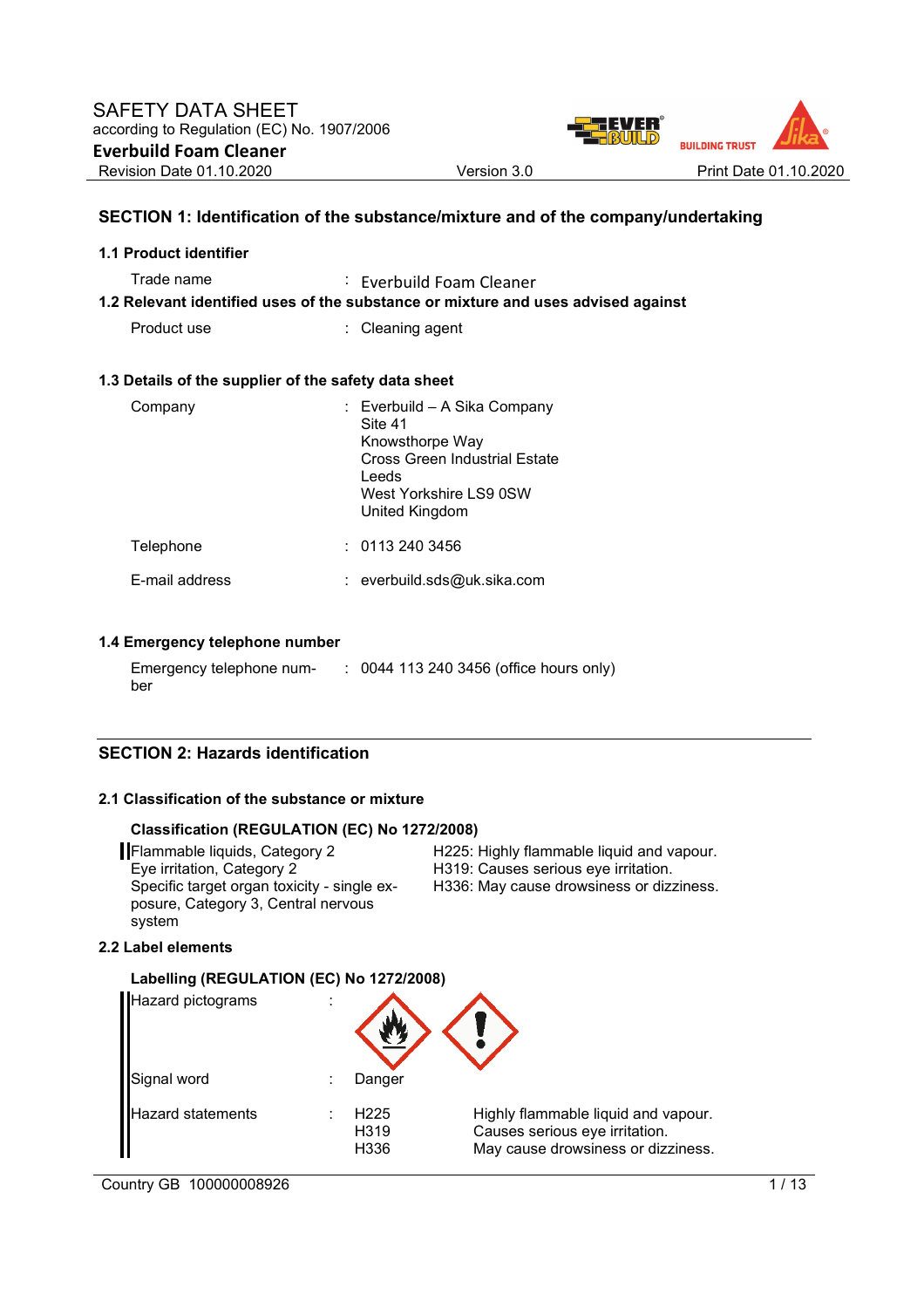### SAFETY DATA SHEET according to Regulation (EC) No. 1907/2006

# **Everbuild Foam Cleaner**



| Supplemental Hazard<br><b>Statements</b> | t. | EUH066                                 | Repeated exposure may cause skin dryness<br>or cracking.                                                                |
|------------------------------------------|----|----------------------------------------|-------------------------------------------------------------------------------------------------------------------------|
| <b>Precautionary statements</b>          |    | <b>Prevention:</b><br>P <sub>210</sub> | Keep away from heat, hot surfaces, sparks,<br>open flames and other ignition sources. No<br>smoking.                    |
|                                          |    | P233<br>P261                           | Keep container tightly closed.<br>Avoid breathing dust/ fume/ gas/ mist/ va-<br>pours/ spray.                           |
|                                          |    | P280                                   | Wear protective gloves/ protective clothing/<br>eye protection/ face protection.                                        |
|                                          |    | <b>Response:</b>                       |                                                                                                                         |
|                                          |    |                                        | P303 + P361 + P353 IF ON SKIN (or hair): Take off immedi-<br>ately all contaminated clothing. Rinse skin<br>with water. |
|                                          |    | $P370 + P378$                          | In case of fire: Use dry sand, dry chemical or<br>alcohol-resistant foam to extinguish.                                 |

Hazardous components which must be listed on the label:

#### • acetone

### **2.3 Other hazards**

This substance/mixture contains no components considered to be either persistent, bioaccumulative and toxic (PBT), or very persistent and very bioaccumulative (vPvB) at levels of 0.1% or higher.

### **SECTION 3: Composition/information on ingredients**

### **3.2 Mixtures**

### **Components**

| Chemical name                                | CAS-No.<br>EC-No.<br><b>Registration number</b>           | Classification                                                     | Concentration<br>(% w/w) |
|----------------------------------------------|-----------------------------------------------------------|--------------------------------------------------------------------|--------------------------|
| lacetone                                     | 67-64-1<br>200-662-2<br>01-2119471330-49-<br><b>XXXX</b>  | Flam. Liq. 2; H225<br>Eye Irrit. 2; H319<br><b>STOT SE 3; H336</b> | $>= 40 - 60$             |
| propane                                      | 74-98-6<br>200-827-9<br>01-2119486944-21-<br><b>XXXX</b>  | Flam. Gas 1; H220<br>Press. Gas Liquefied<br>gas; H280             | $>= 25 - 40$             |
| Substances with a workplace exposure limit : |                                                           |                                                                    |                          |
| butane                                       | 106-97-8<br>203-448-7<br>01-2119474691-32-<br><b>XXXX</b> | Flam. Gas 1; H220<br>Press. Gas Liquefied<br>gas; H280             | $>= 25 - 40$             |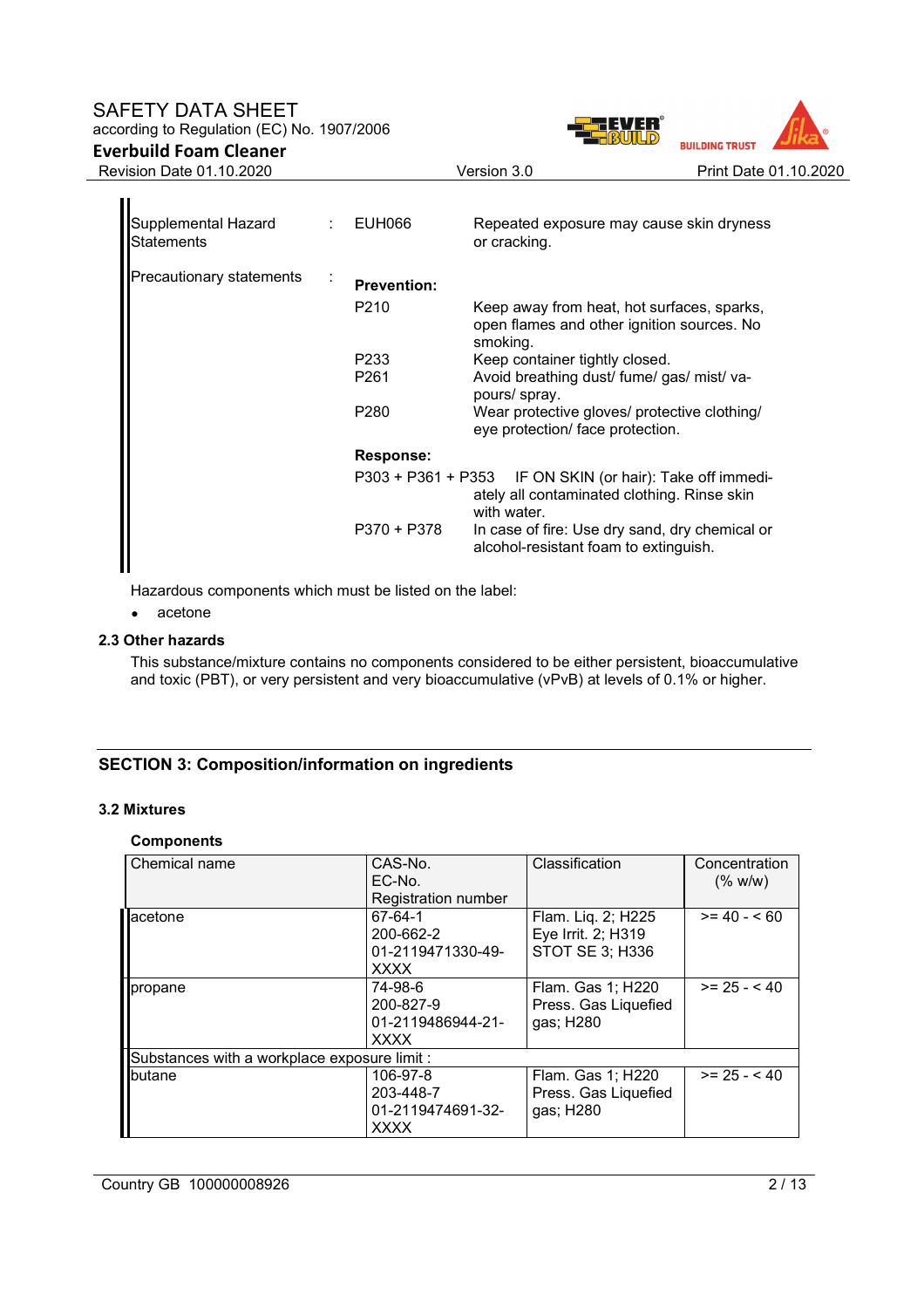

### **SECTION 4: First aid measures**

| 4.1 Description of first aid measures |   |                                                                                                                                                                                 |  |  |
|---------------------------------------|---|---------------------------------------------------------------------------------------------------------------------------------------------------------------------------------|--|--|
| General advice                        |   | Move out of dangerous area.<br>Consult a physician.<br>Show this safety data sheet to the doctor in attendance.                                                                 |  |  |
| If inhaled                            | ÷ | Move to fresh air.<br>Consult a physician after significant exposure.                                                                                                           |  |  |
| In case of skin contact               |   | Take off contaminated clothing and shoes immediately.<br>Wash off with soap and plenty of water.<br>If symptoms persist, call a physician.                                      |  |  |
| In case of eye contact                |   | Immediately flush eye(s) with plenty of water.<br>Remove contact lenses.<br>Keep eye wide open while rinsing.<br>If eye irritation persists, consult a specialist.              |  |  |
| If swallowed                          |   | Do not induce vomiting without medical advice.<br>Rinse mouth with water.<br>Do not give milk or alcoholic beverages.<br>Never give anything by mouth to an unconscious person. |  |  |
|                                       |   | 4.2 Most important symptoms and effects, both acute and delayed                                                                                                                 |  |  |
| Symptoms                              |   | Excessive lachrymation<br>Erythema<br>Loss of balance<br>Vertigo<br>See Section 11 for more detailed information on health effects<br>and symptoms.                             |  |  |
| <b>Risks</b>                          |   | irritant effects                                                                                                                                                                |  |  |
|                                       |   | Causes serious eye irritation.<br>May cause drowsiness or dizziness.<br>Repeated exposure may cause skin dryness or cracking.                                                   |  |  |
|                                       |   |                                                                                                                                                                                 |  |  |

### **4.3 Indication of any immediate medical attention and special treatment needed**

|  | Treatment | Treat symptomatically. |  |
|--|-----------|------------------------|--|
|--|-----------|------------------------|--|

### **SECTION 5: Firefighting measures**

| 5.1 Extinguishing media           |                                                                |
|-----------------------------------|----------------------------------------------------------------|
| Suitable extinguishing media      | Alcohol-resistant foam<br>Carbon dioxide (CO2)<br>Dry chemical |
| Unsuitable extinguishing<br>media | Water                                                          |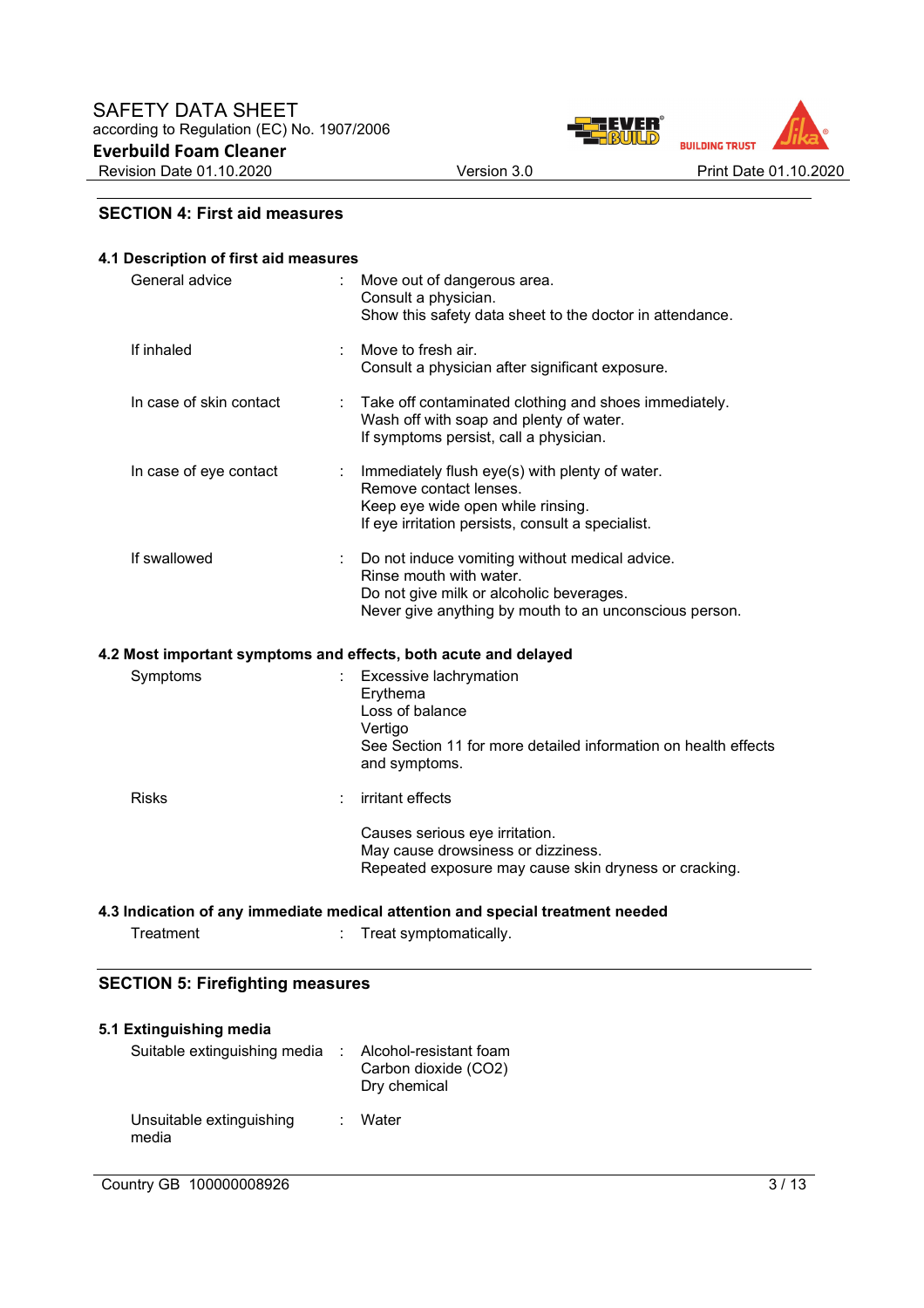

# **5.2 Special hazards arising from the substance or mixture**

| ucts                        | Hazardous combustion prod- : No hazardous combustion products are known |  |
|-----------------------------|-------------------------------------------------------------------------|--|
| 5.3 Advice for firefighters |                                                                         |  |

| for firefighters           | Special protective equipment : In the event of fire, wear self-contained breathing apparatus. |
|----------------------------|-----------------------------------------------------------------------------------------------|
| <b>Further information</b> | Use water spray to cool unopened containers.                                                  |

### **SECTION 6: Accidental release measures**

### **6.1 Personal precautions, protective equipment and emergency procedures**

| Personal precautions | : Use personal protective equipment.<br>Remove all sources of ignition.<br>Deny access to unprotected persons.<br>Beware of vapours accumulating to form explosive concentra-<br>tions. Vapours can accumulate in low areas. |
|----------------------|------------------------------------------------------------------------------------------------------------------------------------------------------------------------------------------------------------------------------|
|                      |                                                                                                                                                                                                                              |

#### **6.2 Environmental precautions**

| Environmental precautions | : Prevent product from entering drains.                       |
|---------------------------|---------------------------------------------------------------|
|                           | If the product contaminates rivers and lakes or drains inform |
|                           | respective authorities.                                       |

### **6.3 Methods and material for containment and cleaning up**

Methods for cleaning up : Contain spillage, and then collect with non-combustible absorbent material, (e.g. sand, earth, diatomaceous earth, vermiculite) and place in container for disposal according to local / national regulations (see section 13).

### **6.4 Reference to other sections**

For personal protection see section 8.

### **SECTION 7: Handling and storage**

#### **7.1 Precautions for safe handling**  Advice on safe handling : Do not breathe vapours or spray mist. Avoid exceeding the given occupational exposure limits (see section 8). Do not get in eyes, on skin, or on clothing. For personal protection see section 8. Smoking, eating and drinking should be prohibited in the application area. Take precautionary measures against static discharge. Open drum carefully as content may be under pressure. Take necessary action to avoid static electricity discharge (which might cause ignition of organic vapours). Follow standard hygiene measures when handling chemical products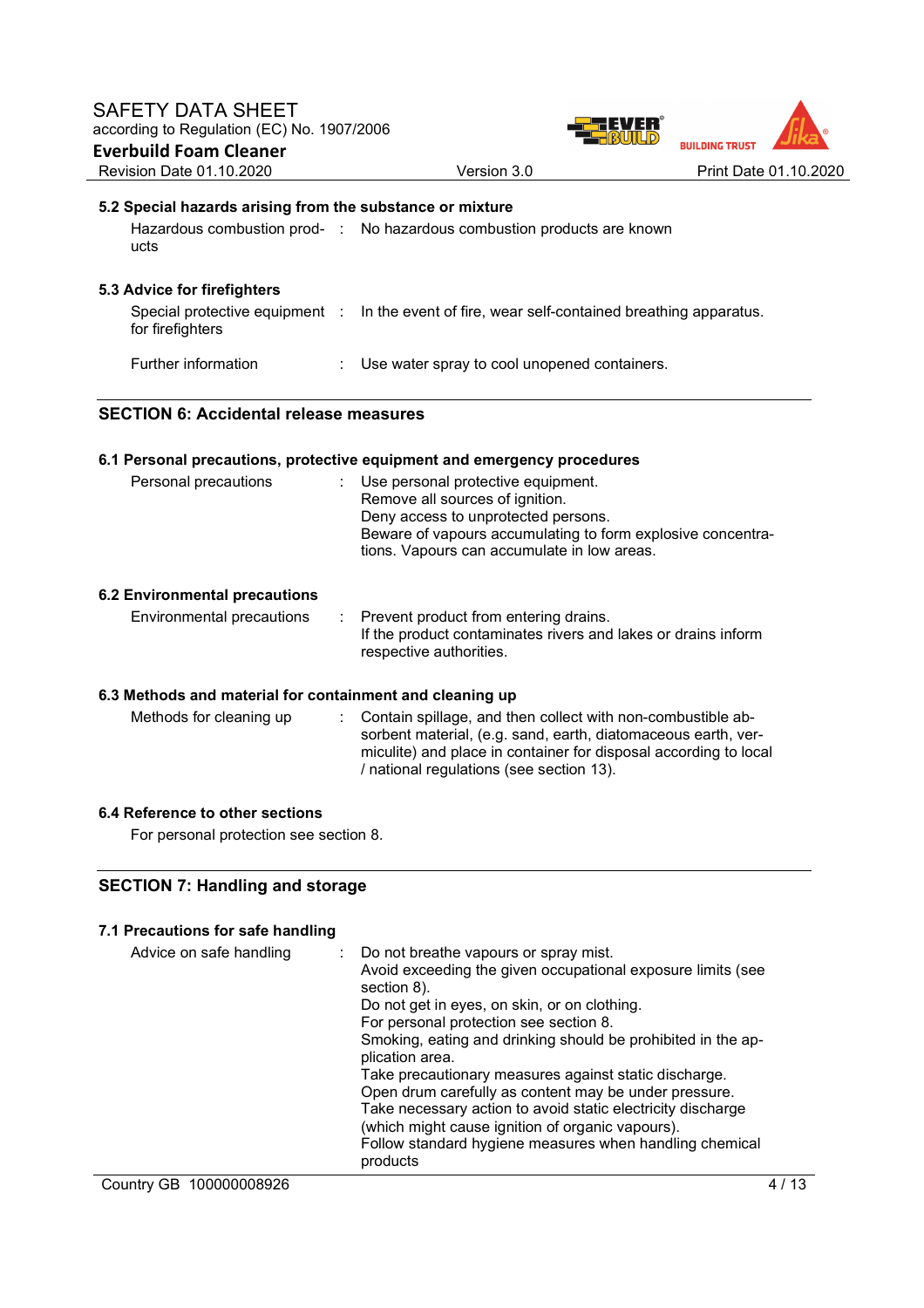

| Advice on protection against<br>fire and explosion               | ÷. | Use explosion-proof equipment. Keep away from heat/ sparks/<br>open flames/ hot surfaces. No smoking. Take precautionary<br>measures against electrostatic discharges.                                 |
|------------------------------------------------------------------|----|--------------------------------------------------------------------------------------------------------------------------------------------------------------------------------------------------------|
| Hygiene measures                                                 |    | $\therefore$ Handle in accordance with good industrial hygiene and safety<br>practice. When using do not eat or drink. When using do not<br>smoke. Wash hands before breaks and at the end of workday. |
| 7.2 Conditions for safe storage, including any incompatibilities |    |                                                                                                                                                                                                        |
| Requirements for storage<br>areas and containers                 | ÷. | Store in cool place. Containers which are opened must be<br>carefully resealed and kept upright to prevent leakage. Store<br>in accordance with local regulations.                                     |
| Further information on stor-<br>age stability                    |    | No decomposition if stored and applied as directed.                                                                                                                                                    |

### **7.3 Specific end use(s)**

### **SECTION 8: Exposure controls/personal protection**

### **8.1 Control parameters**

### **Occupational Exposure Limits**

| Components | CAS-No.                         | Value type (Form<br>of exposure)                                                                                                                                     | Control parame-<br>ters <sup>*</sup> | Basis *    |
|------------|---------------------------------|----------------------------------------------------------------------------------------------------------------------------------------------------------------------|--------------------------------------|------------|
| acetone    | 67-64-1                         | <b>TWA</b>                                                                                                                                                           | 500 ppm<br>1.210 mg/m3               | 2000/39/EC |
|            | Further information: Indicative |                                                                                                                                                                      |                                      |            |
|            |                                 | <b>TWA</b>                                                                                                                                                           | 500 ppm<br>$1.210$ mg/m $3$          | GB EH40    |
|            |                                 | <b>STEL</b>                                                                                                                                                          | 1.500 ppm<br>$3.620$ mg/m $3$        | GB EH40    |
| butane     | 106-97-8                        | <b>STEL</b>                                                                                                                                                          | 750 ppm<br>1.810 mg/m3               | GB EH40    |
|            |                                 | Further information: Capable of causing cancer and/or heritable<br>genetic damage., Carcinogenic only applies if butane contains<br>more than 0.1% of buta-1,3-diene |                                      |            |
|            |                                 | <b>TWA</b>                                                                                                                                                           | 600 ppm<br>1.450 mg/m3               | GB EH40    |

\*The above mentioned values are in accordance with the legislation in effect at the date of the release of this safety data sheet.

#### **8.2 Exposure controls**

### **Personal protective equipment**

| Eye protection  | Safety glasses with side-shields conforming to EN166<br>Eye wash bottle with pure water                                                                                                                          |
|-----------------|------------------------------------------------------------------------------------------------------------------------------------------------------------------------------------------------------------------|
| Hand protection | : Chemical-resistant, impervious gloves complying with an ap-<br>proved standard must be worn at all times when handling<br>chemical products. Reference number EN 374. Follow manu-<br>facturer specifications. |
|                 | Suitable for short time use or protection against splashes:<br>Butyl rubber/nitrile rubber gloves (> 0,1 mm)<br>Contaminated gloves should be removed.<br>Suitable for permanent exposure:                       |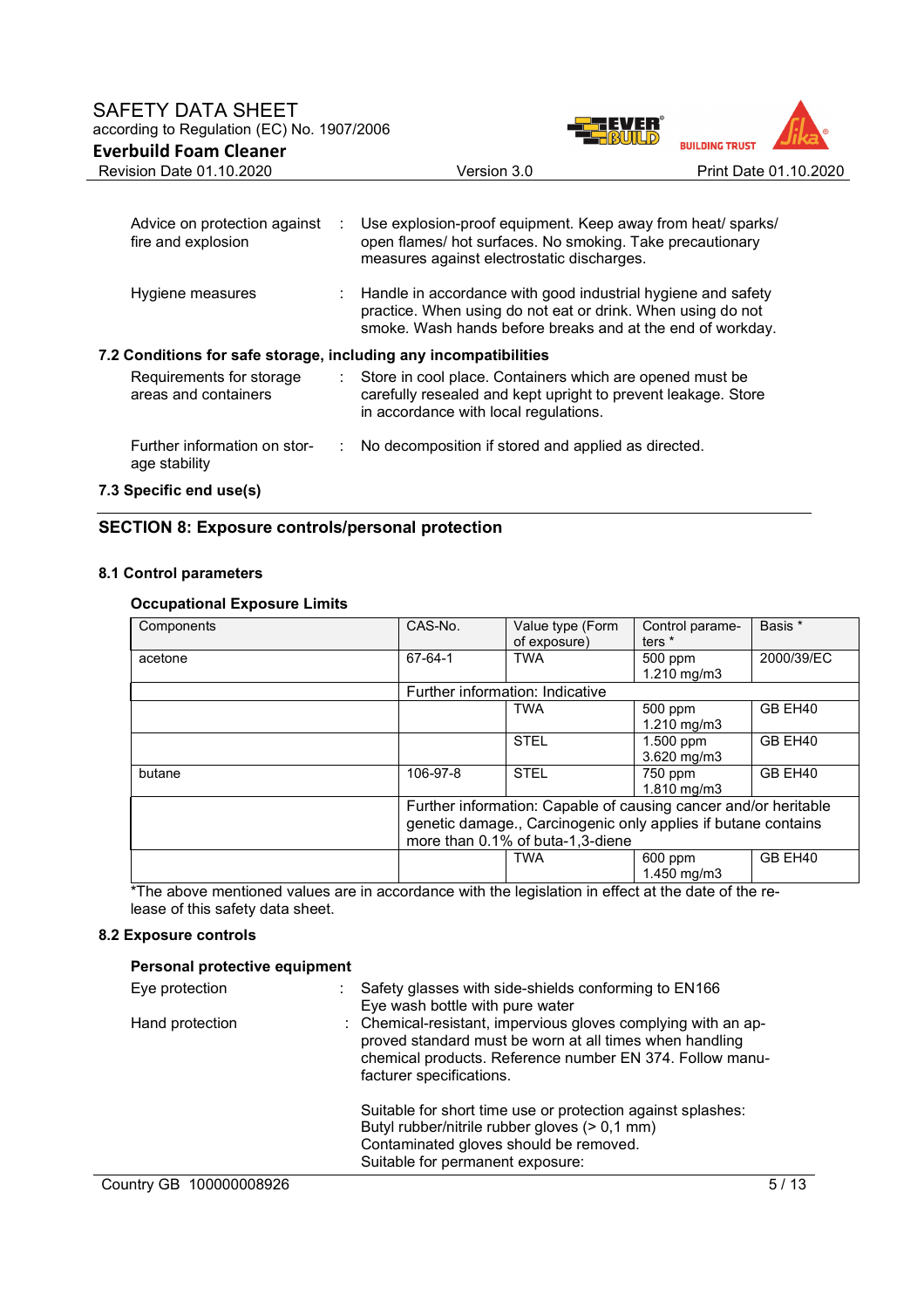### SAFETY DATA SHEET according to Regulation (EC) No. 1907/2006 **Everbuild Foam Cleaner**

| FVERT | <b>BUILDING TRUST</b> |                       |
|-------|-----------------------|-----------------------|
|       |                       | Print Date 01.10.2020 |
|       |                       |                       |

| Revision Date 01.10.2020               | Version 3.0                                                                                                                                                                                                                                                                                                                                                                                                                                                                                                                                                                                                                                                      | Print Date 01.10.2020 |
|----------------------------------------|------------------------------------------------------------------------------------------------------------------------------------------------------------------------------------------------------------------------------------------------------------------------------------------------------------------------------------------------------------------------------------------------------------------------------------------------------------------------------------------------------------------------------------------------------------------------------------------------------------------------------------------------------------------|-----------------------|
|                                        | Viton gloves (0.4 mm),<br>breakthrough time > 30 min.                                                                                                                                                                                                                                                                                                                                                                                                                                                                                                                                                                                                            |                       |
| Skin and body protection               | Protective clothing (e.g. Safety shoes acc. to EN ISO 20345,<br>long-sleeved working clothing, long trousers). Rubber aprons<br>and protective boots are additionaly recommended for mixing<br>and stirring work.                                                                                                                                                                                                                                                                                                                                                                                                                                                |                       |
| Respiratory protection                 | : Respirator selection must be based on known or anticipated<br>exposure levels, the hazards of the product and the safe work-<br>ing limits of the selected respirator.<br>organic vapor filter (Type A)<br>A1: < 1000 ppm; A2: < 5000 ppm; A3: < 10000 ppm<br>Ensure adequate ventilation. This can be achieved by local<br>exhaust extraction or by general ventilation. (EN 689 - Meth-<br>ods for determining inhalation exposure). This applies in par-<br>ticular to the mixing / stirring area. In case this is not sufficent<br>to keep the concentrations under the occupational exposure<br>limits then respiration protection measures must be used. |                       |
| <b>Environmental exposure controls</b> |                                                                                                                                                                                                                                                                                                                                                                                                                                                                                                                                                                                                                                                                  |                       |
| General advice                         | : Prevent product from entering drains.<br>If the product contaminates rivers and lakes or drains inform<br>respective authorities.                                                                                                                                                                                                                                                                                                                                                                                                                                                                                                                              |                       |

# **SECTION 9: Physical and chemical properties**

# **9.1 Information on basic physical and chemical properties**

| Appearance<br>Colour<br>Odour<br><b>Odour Threshold</b>          |      | aerosol<br>: various<br>: solvent-like<br>No data available |
|------------------------------------------------------------------|------|-------------------------------------------------------------|
| рH                                                               |      | Not applicable                                              |
| Melting point/range / Freezing<br>point                          | t.   | No data available                                           |
| Boiling point/boiling range                                      |      | No data available                                           |
| Flash point                                                      |      | -40 $^{\circ}$ C                                            |
| Evaporation rate                                                 | t.   | No data available                                           |
| Flammability (solid, gas)                                        | t in | No data available                                           |
| Upper explosion limit / Upper : $13\%$ (V)<br>flammability limit |      |                                                             |
| Lower explosion limit / Lower : 2,5 %(V)<br>flammability limit   |      |                                                             |
| Vapour pressure                                                  |      | 8300 hPa                                                    |
| Relative vapour density                                          | t.   | No data available                                           |
|                                                                  |      |                                                             |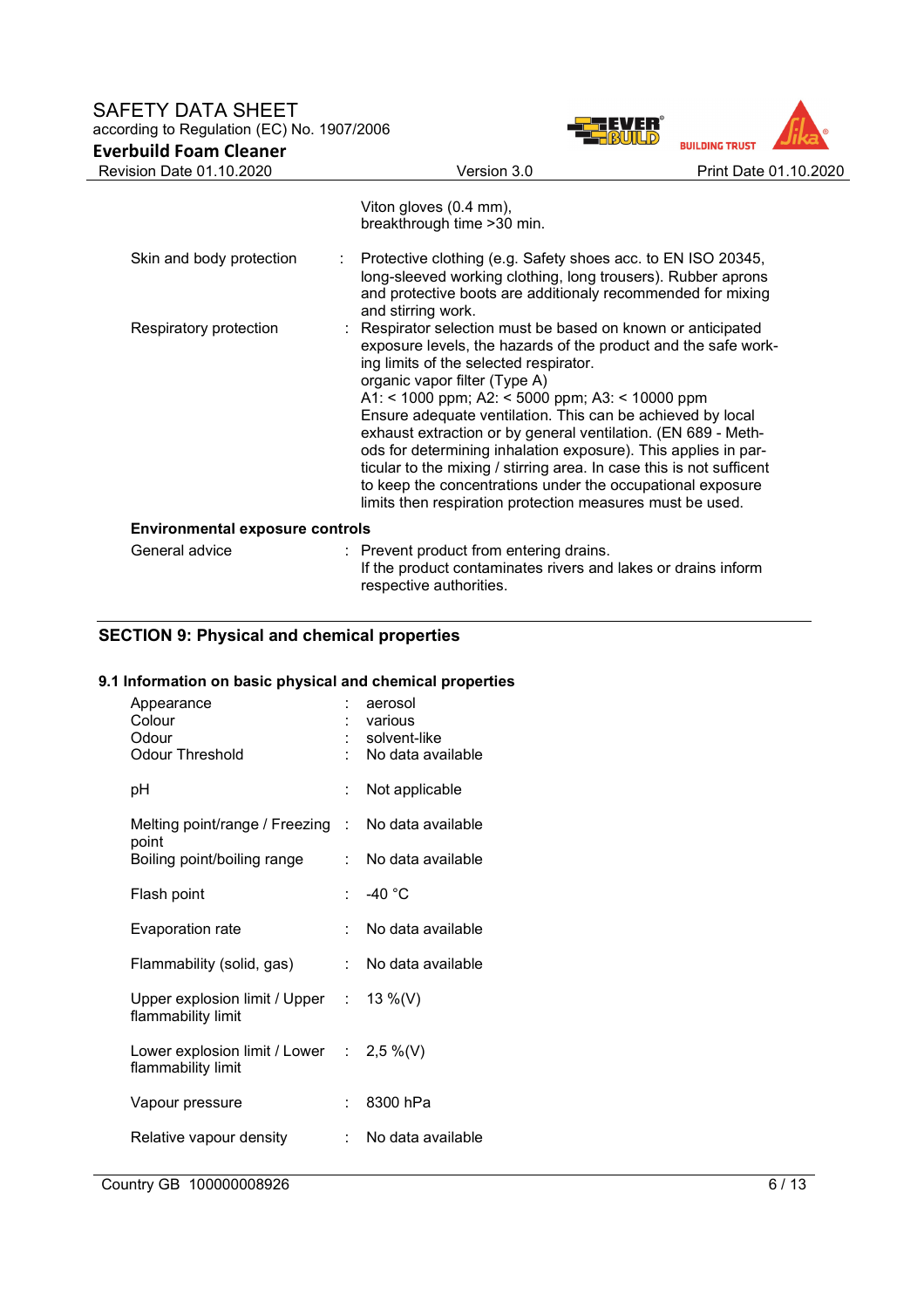# SAFETY DATA SHEET according to Regulation (EC) No. 1907/2006

# **Everbuild Foam Cleaner**



| Revision Date 01.10.2020                         |    | Version 3.0         | Print Date 01.10.2020 |
|--------------------------------------------------|----|---------------------|-----------------------|
| Density                                          | t. | 1 $g/cm3$           |                       |
| Solubility(ies)<br>Water solubility              |    | : No data available |                       |
| Solubility in other solvents : No data available |    |                     |                       |
| Partition coefficient: n-                        |    | : No data available |                       |
| octanol/water<br>Auto-ignition temperature       |    | : No data available |                       |
| Decomposition temperature                        |    | : No data available |                       |
| Viscosity<br>Viscosity, dynamic                  |    | No data available   |                       |
| Viscosity, kinematic                             | ÷  | $> 7$ mm2/s         |                       |
| <b>Explosive properties</b>                      | ÷. | No data available   |                       |
| Oxidizing properties                             | ÷  | No data available   |                       |

#### **9.2 Other information**

No data available

### **SECTION 10: Stability and reactivity**

### **10.1 Reactivity**

No dangerous reaction known under conditions of normal use.

#### **10.2 Chemical stability**

| The product is chemically stable. |  |  |
|-----------------------------------|--|--|
|                                   |  |  |

# **10.3 Possibility of hazardous reactions**

| Hazardous reactions | : Vapours may form explosive mixture with air. |
|---------------------|------------------------------------------------|
|                     | Stable under recommended storage conditions.   |

| <b>10.4 Conditions to avoid</b> |                                       |
|---------------------------------|---------------------------------------|
| Conditions to avoid             | $\therefore$ Heat, flames and sparks. |
| 10.5 Incompatible materials     |                                       |

Materials to avoid : No data available

### **10.6 Hazardous decomposition products**

No decomposition if stored and applied as directed.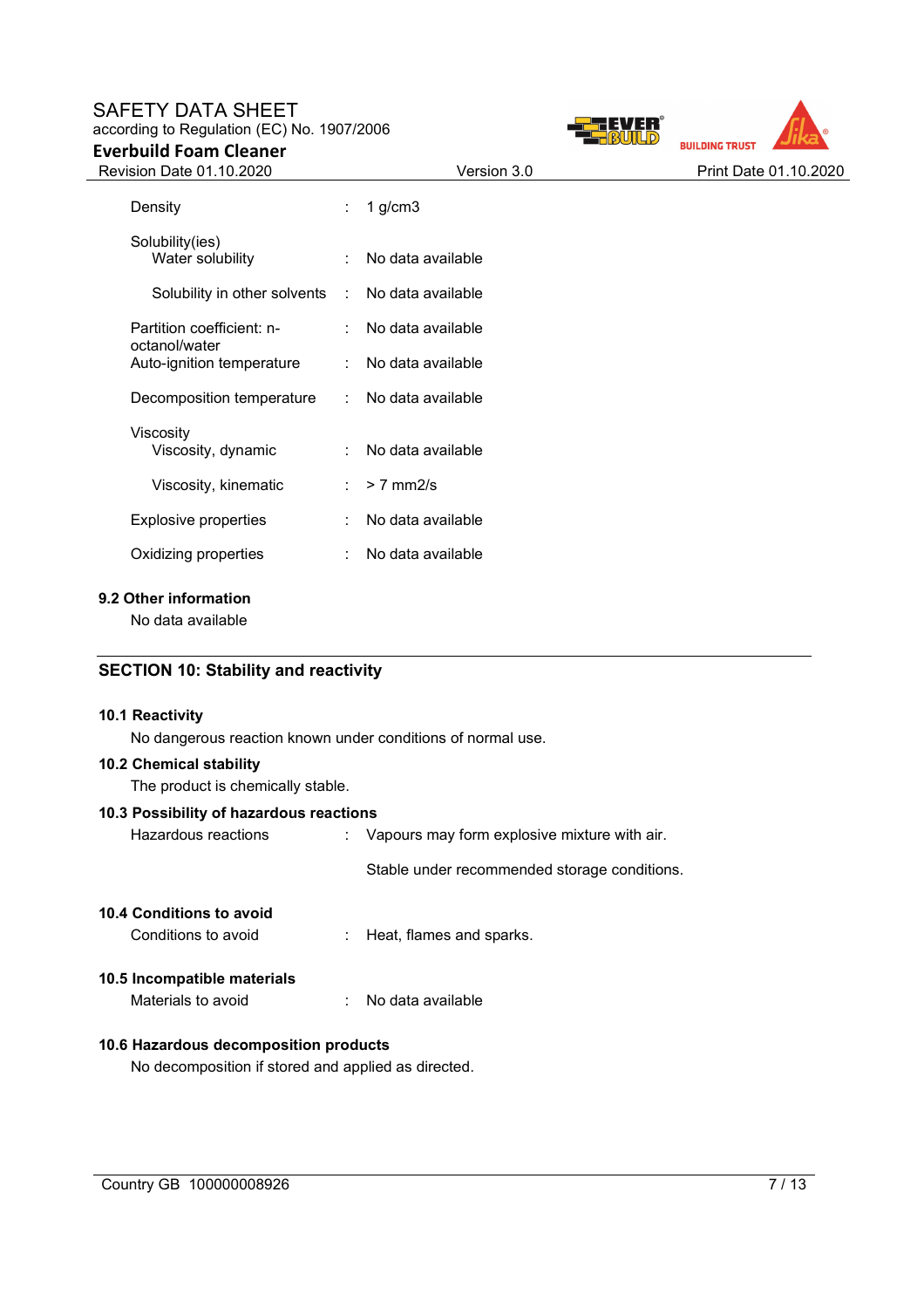



### **SECTION 11: Toxicological information**

#### **11.1 Information on toxicological effects**

### **Acute toxicity**

Not classified based on available information.

#### **Components:**

ι

| acetone:                  |                                                                          |
|---------------------------|--------------------------------------------------------------------------|
| Acute oral toxicity       | : LD50 Oral (Rat): 5.800 mg/kg                                           |
| Acute inhalation toxicity | : $LC50$ (Rat): 76 mg/l<br>Exposure time: 4 h<br>Test atmosphere: vapour |
| Acute dermal toxicity     | LD50 Dermal (Rabbit): 20.000 mg/kg                                       |

#### **Skin corrosion/irritation**

Repeated exposure may cause skin dryness or cracking.

#### **Serious eye damage/eye irritation**

Causes serious eye irritation.

#### **Respiratory or skin sensitisation**

### **Skin sensitisation**

Not classified based on available information.

#### **Respiratory sensitisation**

Not classified based on available information.

#### **Germ cell mutagenicity**

Not classified based on available information.

#### **Carcinogenicity**

Not classified based on available information.

### **Reproductive toxicity**  Not classified based on available information.

**STOT - single exposure** 

# May cause drowsiness or dizziness.

#### **STOT - repeated exposure**  Not classified based on available information.

### **Aspiration toxicity**

Not classified based on available information.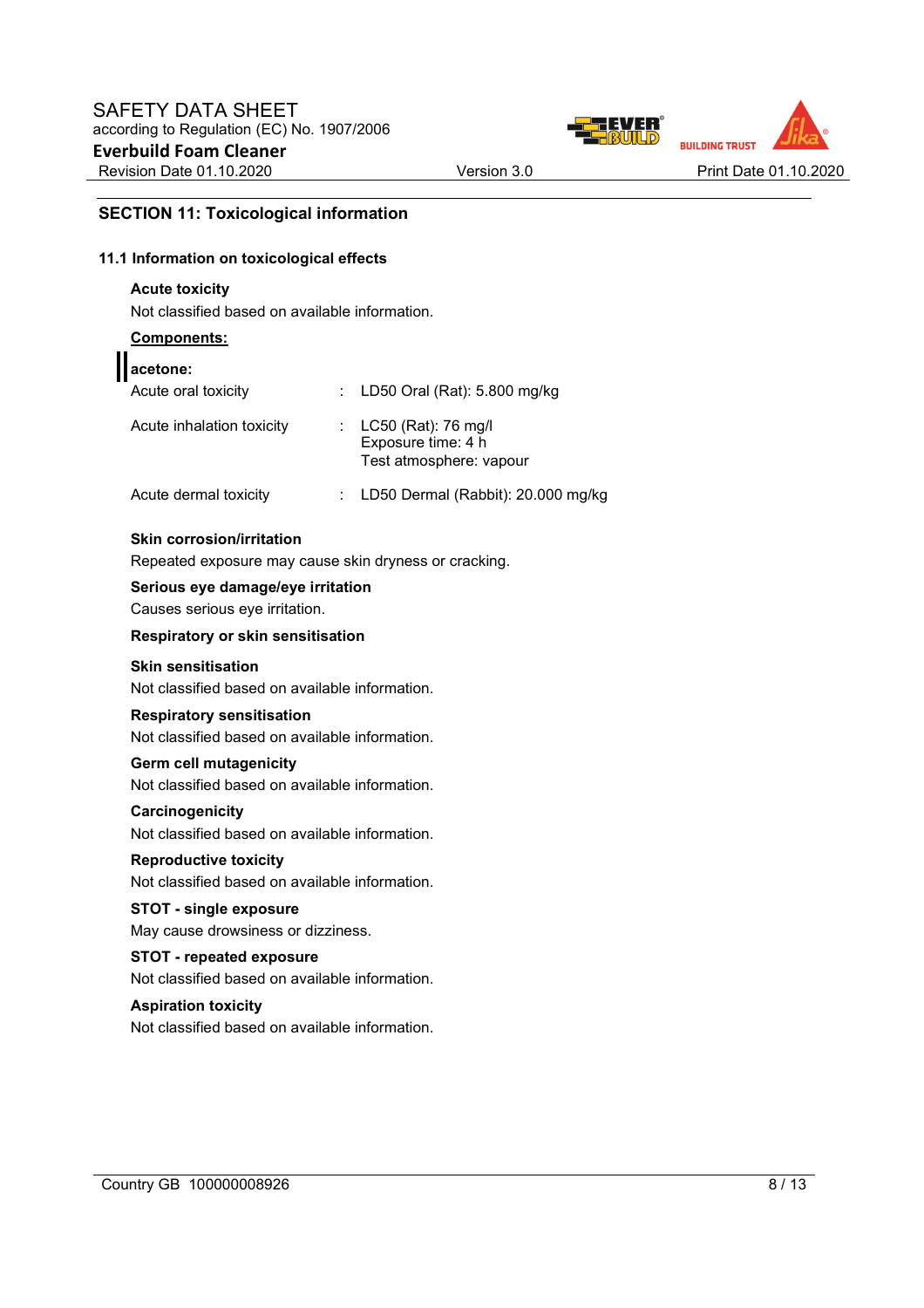

#### **SECTION 12: Ecological information**

#### **12.1 Toxicity**

#### **Components:**

| acetone <b>:</b>                                       |            |                                                                                             |
|--------------------------------------------------------|------------|---------------------------------------------------------------------------------------------|
| Toxicity to fish                                       |            | : $LC50$ (Fish): $> 5.000$ mg/l<br>Exposure time: 96 h                                      |
| Toxicity to daphnia and other<br>aquatic invertebrates | $\sim 100$ | EC50 (Daphnia (water flea)): 12,700 mg/l<br>Exposure time: 48 h                             |
| Toxicity to algae                                      |            | ErC50 (Pseudokirchneriella subcapitata (green algae)): > 530<br>mg/l<br>Exposure time: 96 h |

#### **12.2 Persistence and degradability**

No data available

#### **12.3 Bioaccumulative potential**

No data available

**12.4 Mobility in soil**  No data available

#### **12.5 Results of PBT and vPvB assessment**

#### **Product:**

Assessment : This substance/mixture contains no components considered to be either persistent, bioaccumulative and toxic (PBT), or very persistent and very bioaccumulative (vPvB) at levels of  $0.1\%$  or higher..

#### **12.6 Other adverse effects**

#### **Product:**

Additional ecological information : There is no data available for this product.

#### **SECTION 13: Disposal considerations**

#### **13.1 Waste treatment methods**  Product **interest in the generation of waste should be avoided or minimized** wherever possible. Empty containers or liners may retain some product residues. This material and its container must be disposed of in a safe way. Dispose of surplus and non-recyclable products via a licensed waste disposal contractor. Disposal of this product, solutions and any by-products should at all times comply with the requirements of environmental protection and waste disposal legislation and any regional local authority requirements.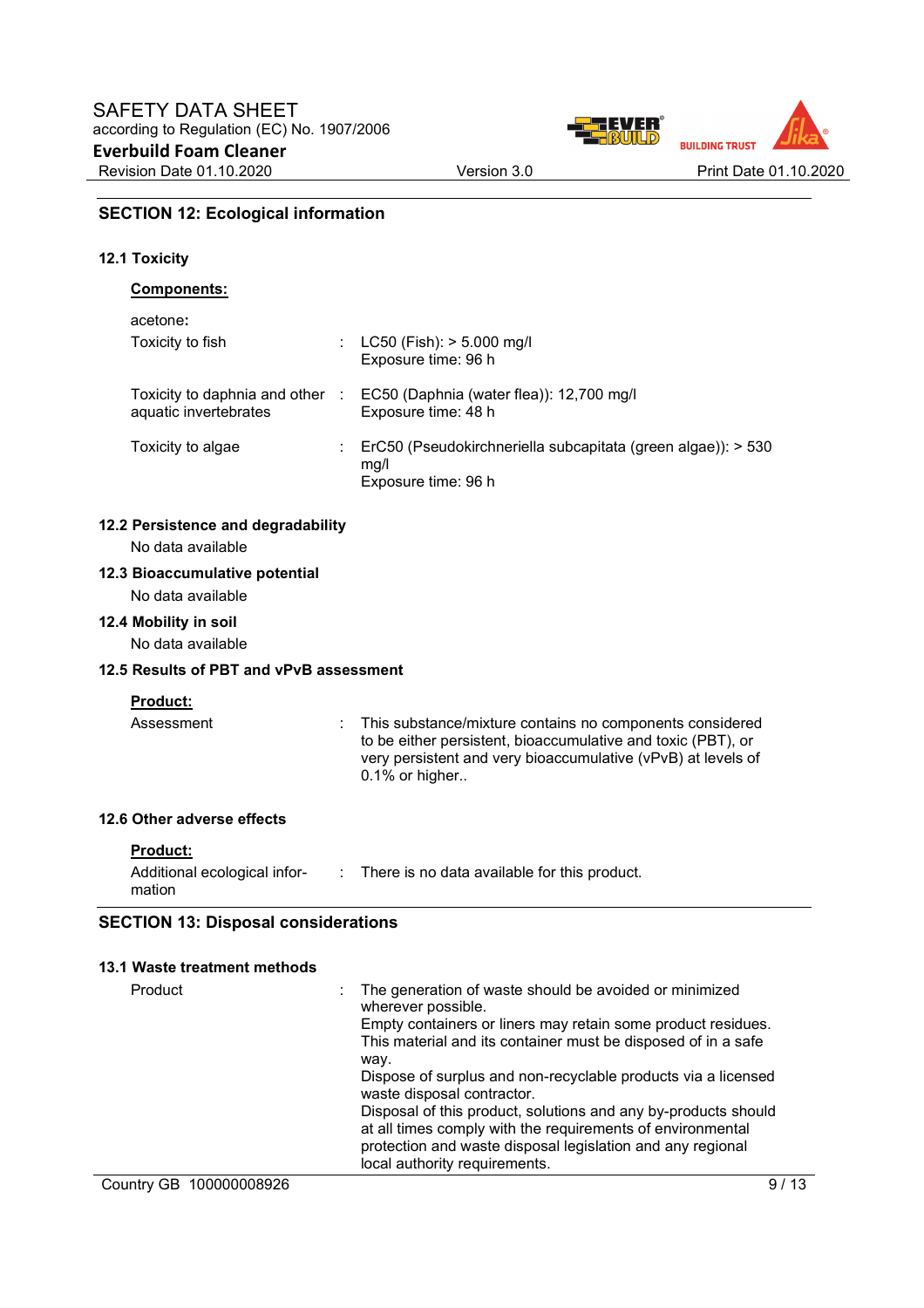

| Revision Date 01.10.2020 | Version 3.0                                                                                            | Print Date 01.10.2020 |
|--------------------------|--------------------------------------------------------------------------------------------------------|-----------------------|
|                          | Avoid dispersal of spilled material and runoff and contact with<br>soil, waterways, drains and sewers. |                       |
| Contaminated packaging   | $\pm$ 15 01 10* packaging containing residues of or contaminated<br>by dangerous substances            |                       |

# **SECTION 14: Transport information**

| 14.1 UN number                                                                                 |    |                                                            |
|------------------------------------------------------------------------------------------------|----|------------------------------------------------------------|
| <b>ADR</b>                                                                                     |    | UN 1950                                                    |
| <b>IMDG</b>                                                                                    |    | <b>UN 1950</b>                                             |
| <b>IATA</b>                                                                                    |    | UN 1950                                                    |
| 14.2 UN proper shipping name                                                                   |    |                                                            |
| <b>ADR</b>                                                                                     |    | <b>AEROSOLS</b>                                            |
| <b>IMDG</b>                                                                                    |    | <b>AEROSOLS</b>                                            |
| <b>IATA</b>                                                                                    |    | Aerosols, flammable                                        |
| 14.3 Transport hazard class(es)                                                                |    |                                                            |
| <b>ADR</b>                                                                                     | ÷. | $\overline{2}$                                             |
| <b>IMDG</b>                                                                                    |    | 2.1                                                        |
| <b>IATA</b>                                                                                    |    | 2.1                                                        |
| 14.4 Packing group                                                                             |    |                                                            |
| <b>ADR</b><br>Packing group<br><b>Classification Code</b><br>Labels<br>Tunnel restriction code |    | Not assigned by regulation<br>5F<br>2.1<br>(D)             |
| <b>IMDG</b><br>Packing group<br>Labels<br>EmS Code                                             |    | Not assigned by regulation<br>2.1<br>$F-D, S-U$            |
| <b>IATA (Cargo)</b><br>Packing instruction (cargo<br>aircraft)                                 | t. | 203                                                        |
| Packing instruction (LQ)<br>Packing group<br>Labels                                            |    | Y203<br>Not assigned by regulation<br><b>Flammable Gas</b> |
| IATA (Passenger)<br>Packing instruction (passen-<br>ger aircraft)                              | ÷. | 203                                                        |
| Packing instruction (LQ)<br>Packing group<br>Labels                                            |    | Y203<br>Not assigned by regulation<br><b>Flammable Gas</b> |

### **14.5 Environmental hazards**

Country GB 100000008926 10 / 13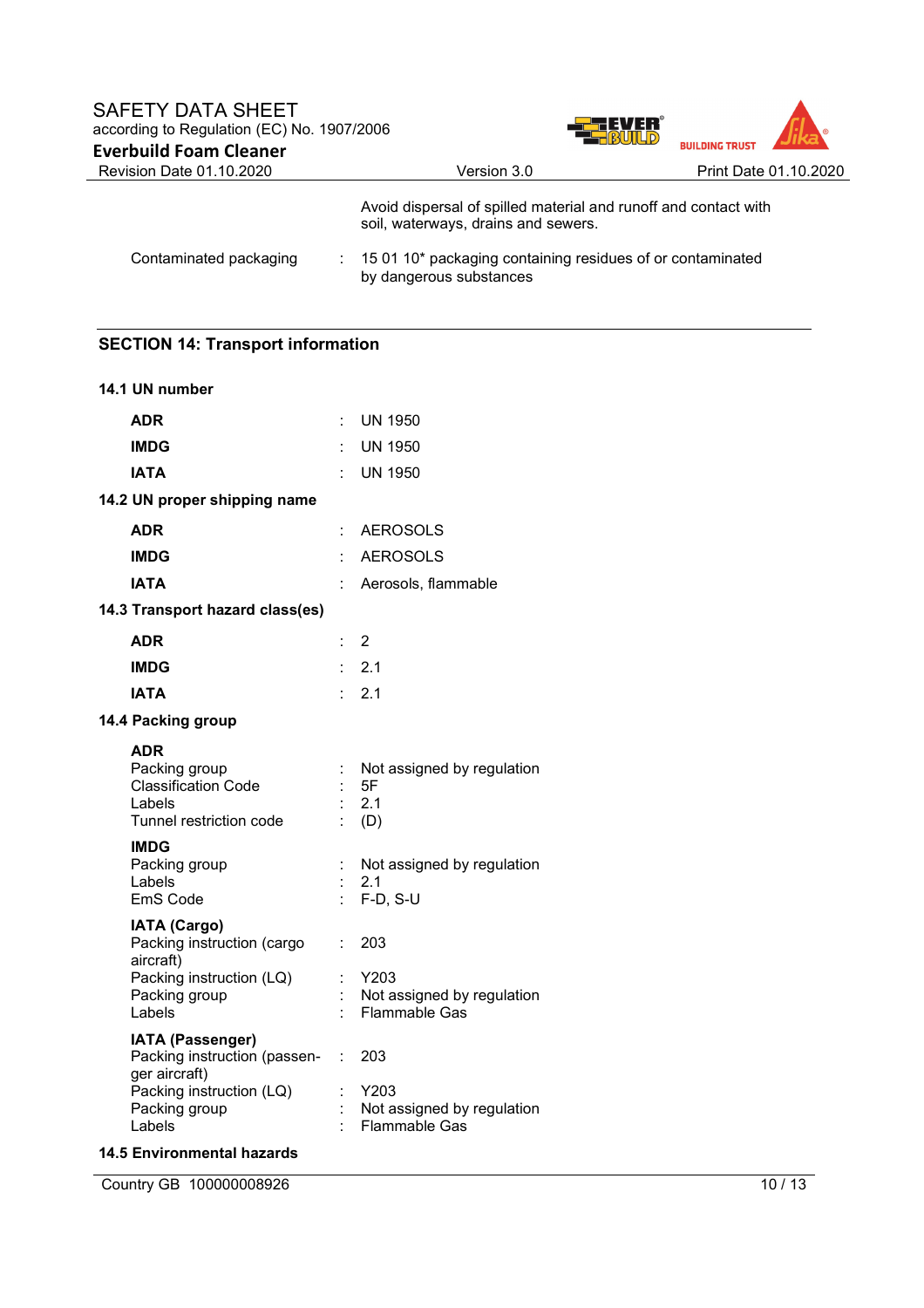### SAFETY DATA SHEET according to Regulation (EC) No. 1907/2006

### **Everbuild Foam Cleaner**



### **ADR**

| Environmentally hazardous                        | no |
|--------------------------------------------------|----|
| <b>IMDG</b><br>Marine pollutant                  | no |
| IATA (Passenger)<br>Environmentally hazardous    | no |
| <b>IATA (Cargo)</b><br>Environmentally hazardous |    |

#### **14.6 Special precautions for user**

The transport classification(s) provided herein are for informational purposes only, and solely based upon the properties of the unpackaged material as it is described within this Safety Data Sheet. Transportation classifications may vary by mode of transportation, package sizes, and variations in regional or country regulations.

#### **14.7 Transport in bulk according to Annex II of Marpol and the IBC Code**

Not applicable for product as supplied.

### **SECTION 15: Regulatory information**

### **15.1 Safety, health and environmental regulations/legislation specific for the substance or mixture**

| REACH - Restrictions on the manufacture, placing on<br>the market and use of certain dangerous substances,<br>preparations and articles (Annex XVII) |                                                                                                                                                                                                             |   | Conditions of restriction for the fol-<br>lowing entries should be considered:<br>Number on list 3         |
|------------------------------------------------------------------------------------------------------------------------------------------------------|-------------------------------------------------------------------------------------------------------------------------------------------------------------------------------------------------------------|---|------------------------------------------------------------------------------------------------------------|
| International Chemical Weapons Convention (CWC)<br>Schedules of Toxic Chemicals and Precursors                                                       |                                                                                                                                                                                                             |   | Not applicable                                                                                             |
| REACH - Candidate List of Substances of Very High<br>Concern for Authorisation (Article 59).                                                         |                                                                                                                                                                                                             |   | None of the components are listed<br>$(=>0.1\%).$                                                          |
| REACH - List of substances subject to authorisation<br>(Annex XIV)                                                                                   |                                                                                                                                                                                                             |   | Not applicable                                                                                             |
| Regulation (EC) No 1005/2009 on substances that de-<br>plete the ozone layer                                                                         |                                                                                                                                                                                                             | ÷ | Not applicable                                                                                             |
| Regulation (EC) No 850/2004 on persistent organic pol-<br>lutants                                                                                    |                                                                                                                                                                                                             | ÷ | Not applicable                                                                                             |
| Regulation (EC) No 649/2012 of the European Parlia-<br>ment and the Council concerning the export and import<br>of dangerous chemicals               |                                                                                                                                                                                                             |   | Not applicable                                                                                             |
| <b>REACH Information:</b>                                                                                                                            | All substances contained in our Products are<br>- registered by our upstream suppliers, and/or<br>- registered by us, and/or<br>- excluded from the regulation, and/or<br>- exempted from the registration. |   |                                                                                                            |
| jor-accident hazards involving dangerous substances.<br>P <sub>5</sub> c                                                                             | <b>FLAMMABLE LIQUIDS</b>                                                                                                                                                                                    |   | Seveso III: Directive 2012/18/EU of the European Parliament and of the Council on the control of ma-       |
| Volatile organic compounds<br>÷                                                                                                                      | (VOCV)                                                                                                                                                                                                      |   | Law on the incentive tax for volatile organic compounds<br>Volatile organic compounds (VOC) content: 100 % |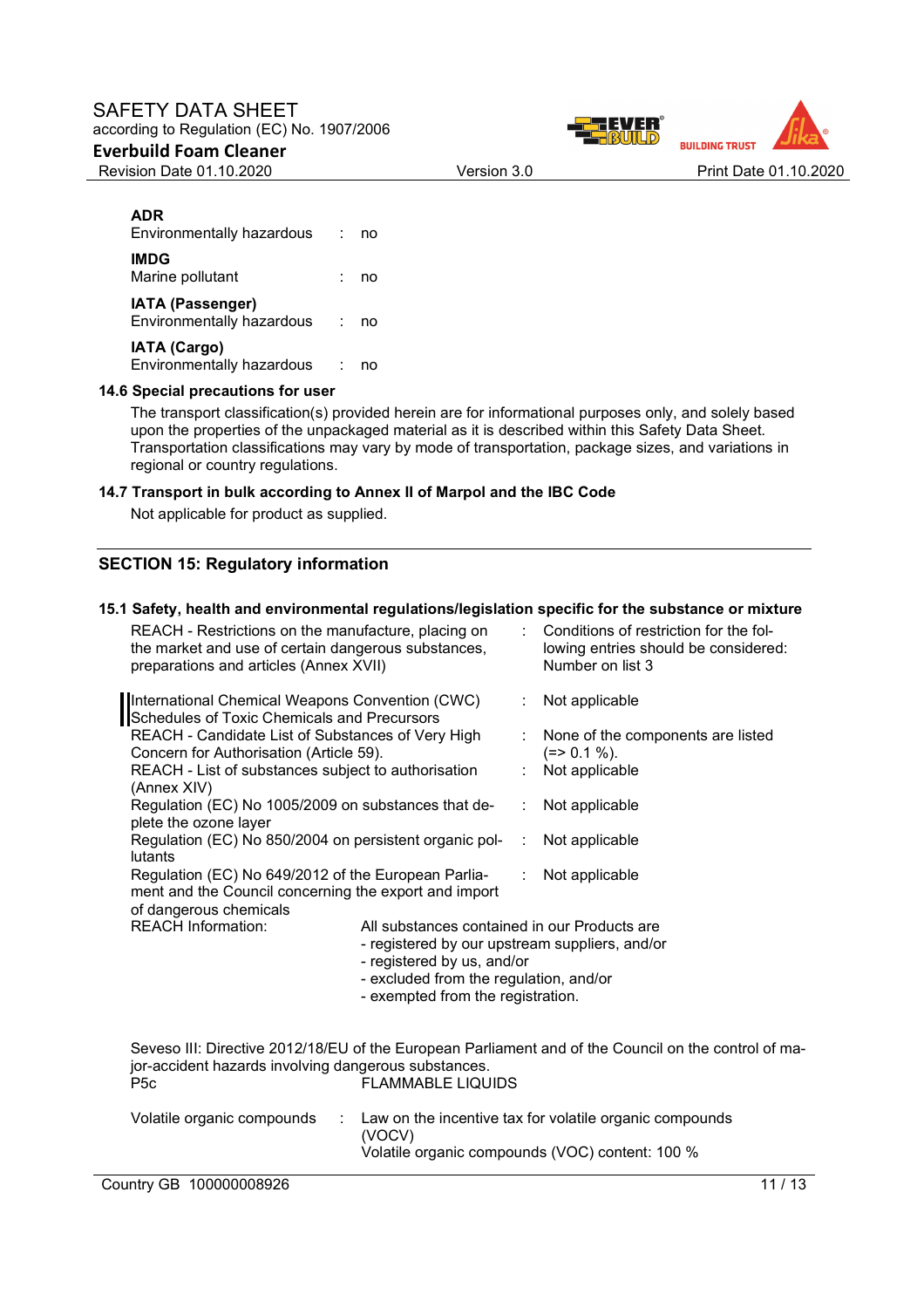

Directive 2010/75/EU of 24 November 2010 on industrial emissions (integrated pollution prevention and control) Volatile organic compounds (VOC) content: 100 %, 1.000 g/l VOC content excluding water

If other regulatory information applies that is not already provided elsewhere in the Safety Data Sheet, then it is described in this subsection.

Health, safety and environmental regulation/legislation specific for the substance or mixture:

: Environmental Protection Act 1990 & Subsidiary Regulations Health and Safety at Work Act 1974 & Subsidiary Regulations Control of Substances Hazardous to Health Regulations (COSHH) May be subject to the Control of Major Accident Hazards Regulations (COMAH), and amendments.

#### **15.2 Chemical safety assessment**

No Chemical Safety Assessment has been carried out for this mixture by the supplier.

# **SECTION 16: Other information**

| <b>Full text of H-Statements</b> |
|----------------------------------|
|----------------------------------|

| H <sub>220</sub><br>H <sub>225</sub><br>H <sub>280</sub><br>H319<br>H <sub>336</sub>              | Extremely flammable gas.<br>Highly flammable liquid and vapour.<br>Contains gas under pressure; may explode if heated.<br>Causes serious eye irritation.<br>May cause drowsiness or dizziness.                                                                                                                                                                                   |
|---------------------------------------------------------------------------------------------------|----------------------------------------------------------------------------------------------------------------------------------------------------------------------------------------------------------------------------------------------------------------------------------------------------------------------------------------------------------------------------------|
| <b>Full text of other abbreviations</b>                                                           |                                                                                                                                                                                                                                                                                                                                                                                  |
| Eye Irrit.<br>Flam, Gas<br>Flam. Liq.<br>Press, Gas<br>STOT SE<br>2000/39/EC                      | Eye irritation<br>Flammable gases<br>Flammable liquids<br>Gases under pressure<br>Specific target organ toxicity - single exposure<br>Europe. Commission Directive 2000/39/EC establishing a first                                                                                                                                                                               |
| GB EH40<br>2000/39/EC / TWA<br>GB EH40 / TWA<br>GB EH40 / STEL<br>ADR.                            | list of indicative occupational exposure limit values<br>UK. EH40 WEL - Workplace Exposure Limits<br>Limit Value - eight hours<br>Long-term exposure limit (8-hour TWA reference period)<br>Short-term exposure limit (15-minute reference period)<br>European Agreement concerning the International Carriage of<br>Dangerous Goods by Road                                     |
| CAS<br><b>DNEL</b><br><b>EC50</b><br><b>GHS</b><br><b>IATA</b><br><b>IMDG</b><br>LD <sub>50</sub> | <b>Chemical Abstracts Service</b><br>Derived no-effect level<br>Half maximal effective concentration<br>Globally Harmonized System<br>International Air Transport Association<br>International Maritime Code for Dangerous Goods<br>Median lethal dosis (the amount of a material, given all at<br>once, which causes the death of 50% (one half) of a group of<br>test animals) |